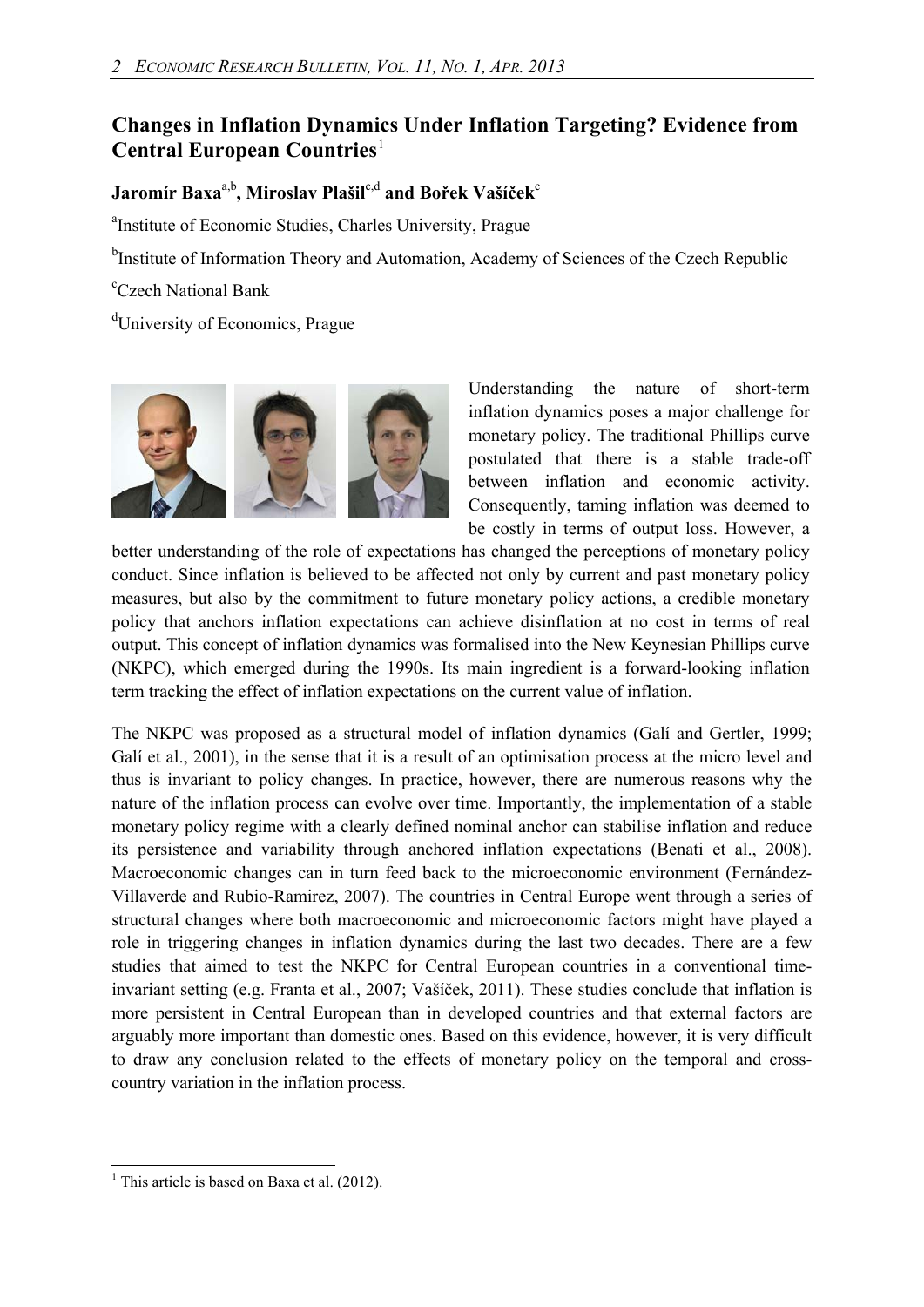Our study (Baxa et al., 2012) aims to provide some evidence on inflation dynamics in three central European countries that have adopted inflation targeting (the Czech Republic, Hungary and Poland). We estimate a so-called time-varying parameter model with stochastic volatility using Bayesian techniques. Our objective is to shed some light on potential changes in the overall inflation dynamics, such as inflation persistence, and the characteristics of microeconomic behaviour, such as the frequency of price changes.

We find that the nature of the inflation process differs notably across the selected central European countries. Although the forward-looking component dominates the inflation dynamics in all three countries, which is a sign of (at least partially) anchored inflation expectations, inflation is considerably less persistent in the Czech Republic than in Hungary and Poland. The fact that persistence has been constantly decreasing in the former can be seen in Figure 1, which depicts the time-varying coefficient on the lagged inflation term.



**Figure 1.** Measures of intrinsic inflation persistence

In addition, the volatility of inflation shocks (Figure 2) decreased quickly a few years after the adoption of inflation targeting in the Czech Republic and Poland, while it remains rather stable in Hungary even ten years after inflation targeting was adopted. These results suggest that inflation expectations do matter, but they seem to be particularly well anchored in the Czech Republic and Poland, while this is less true for Hungary.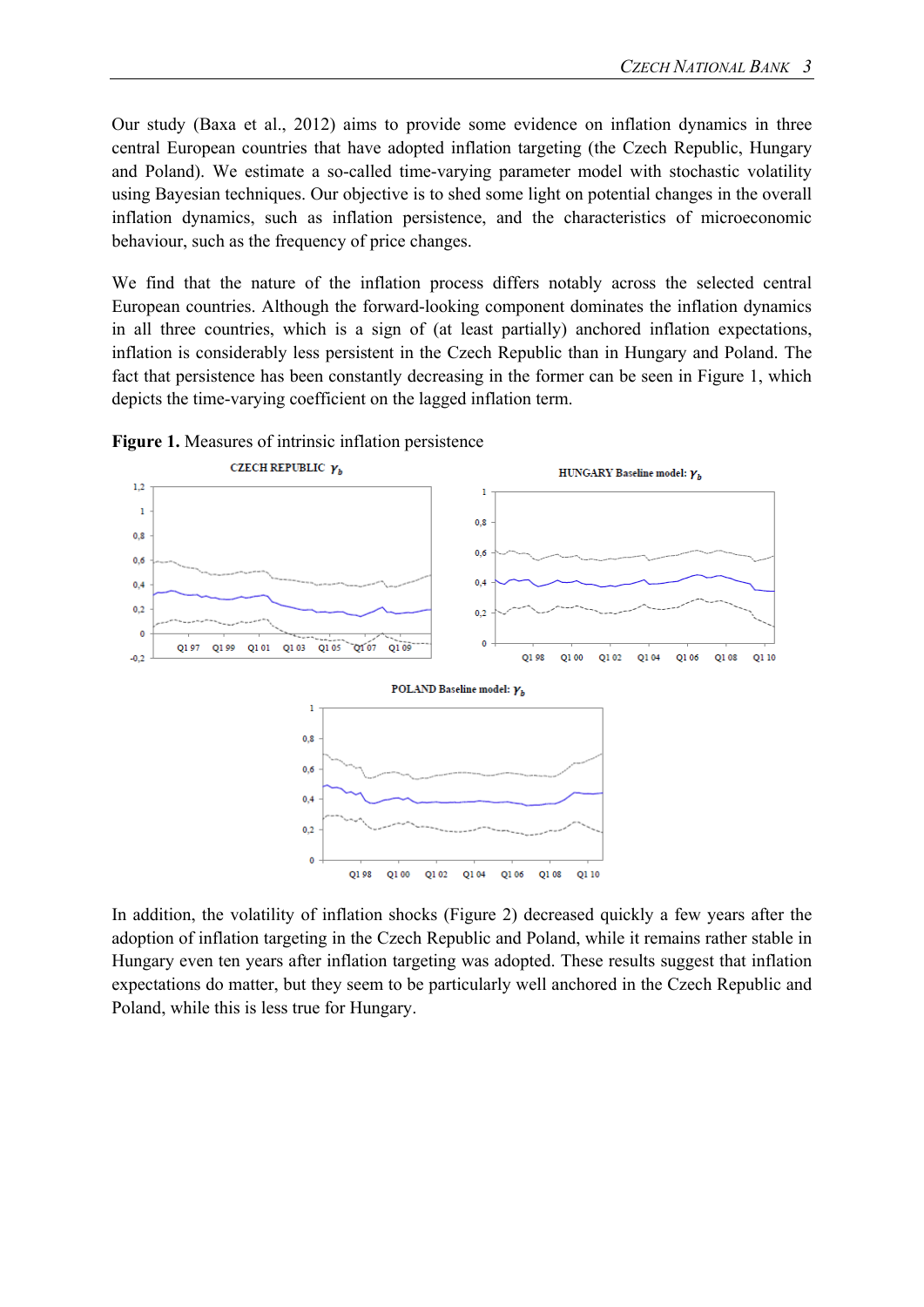



Moreover, the overall (reduced-form) estimates of the inflation process allow us to obtain an estimate of the average single price spell. It varies between two and three quarters, which is slightly below the value of around four quarters found for the Eurozone (Klenow and Malin, 2011). We find that the pricing behaviour of firms has been subject to change across time. In particular, the length of price fixation has been increasing over time. This seems to reflect the fact that economic agents take into account the overall macroeconomic environment when making price-setting decisions. Indeed, we find a negative relationship between the average length of fixation and both the inflation rate and its volatility. This is consistent with economic intuition suggesting that in a situation of higher and more volatile inflation it becomes more complicated for economic agents to distinguish changes in relative prices from changes in the overall price level (Lucas, 1972) and the price change is triggered more often.

We also find that the share of backward-looking price setters, i.e. firms who simply adjust their prices for observed inflation rather than in a forward-looking fashion, is changing smoothly, with a predominantly downward-sloping trend. However, the value varies substantially across countries, with an estimated range of between 20% and 50%. According to our results, it seems that this characteristic of price setting is driven mainly by long-term factors such as increasing competition, decreasing administered prices and the learning capacity of price setters (rather than by the current macroeconomic environment).

Our findings have some noteworthy policy implications. Previous research argues that the implementation of a stable monetary policy regime with a well-defined nominal anchor such as inflation targeting contributed to a decrease of inflation persistence in the most developed countries. Although all three countries under study officially adopted inflation targeting a decade ago, inflation persistence has not changed considerably in Poland and Hungary and has remained at high levels when compared to the Czech Republic or developed countries. In addition, for